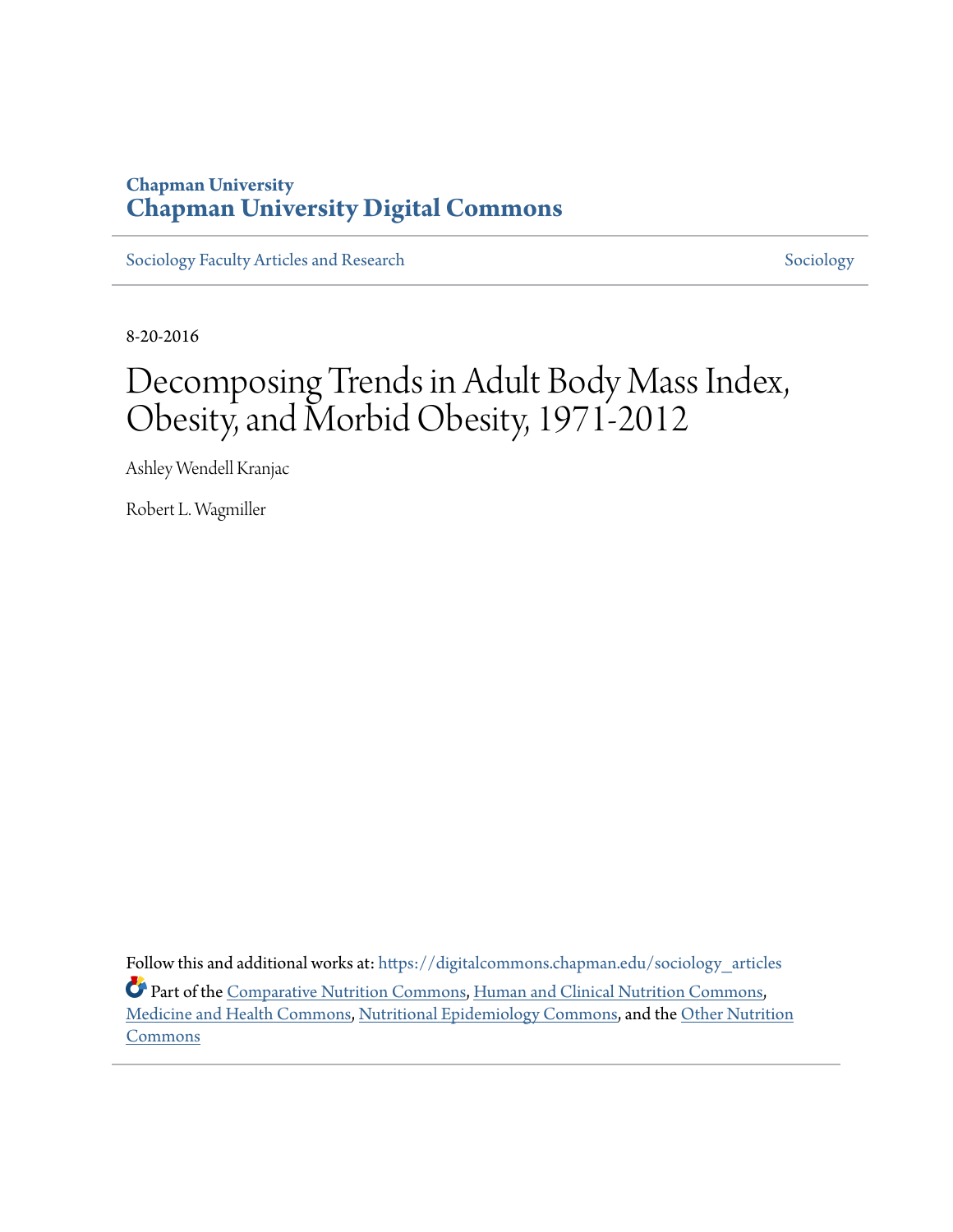## Decomposing Trends in Adult Body Mass Index, Obesity, and Morbid Obesity, 1971-2012

## **Comments**

NOTICE: this is the author's version of a work that was accepted for publication in *Social Science & Medicine*. Changes resulting from the publishing process, such as peer review, editing, corrections, structural formatting, and other quality control mechanisms may not be reflected in this document. Changes may have been made to this work since it was submitted for publication. A definitive version was subsequently published in *Social Science & Medicine*, volume 167, in 2016. [DOI:10.1016/j.socscimed.2016.08.026](https://doi.org/10.1016/j.socscimed.2016.08.026)

The Creative Commons license below applies only to this version of the article.

## **Creative Commons License**  $\bigcirc$   $\circ$

This work is licensed under a [Creative Commons Attribution-Noncommercial-No Derivative Works 4.0](https://creativecommons.org/licenses/by-nc-nd/4.0/) [License.](https://creativecommons.org/licenses/by-nc-nd/4.0/)

**Copyright** Elsevier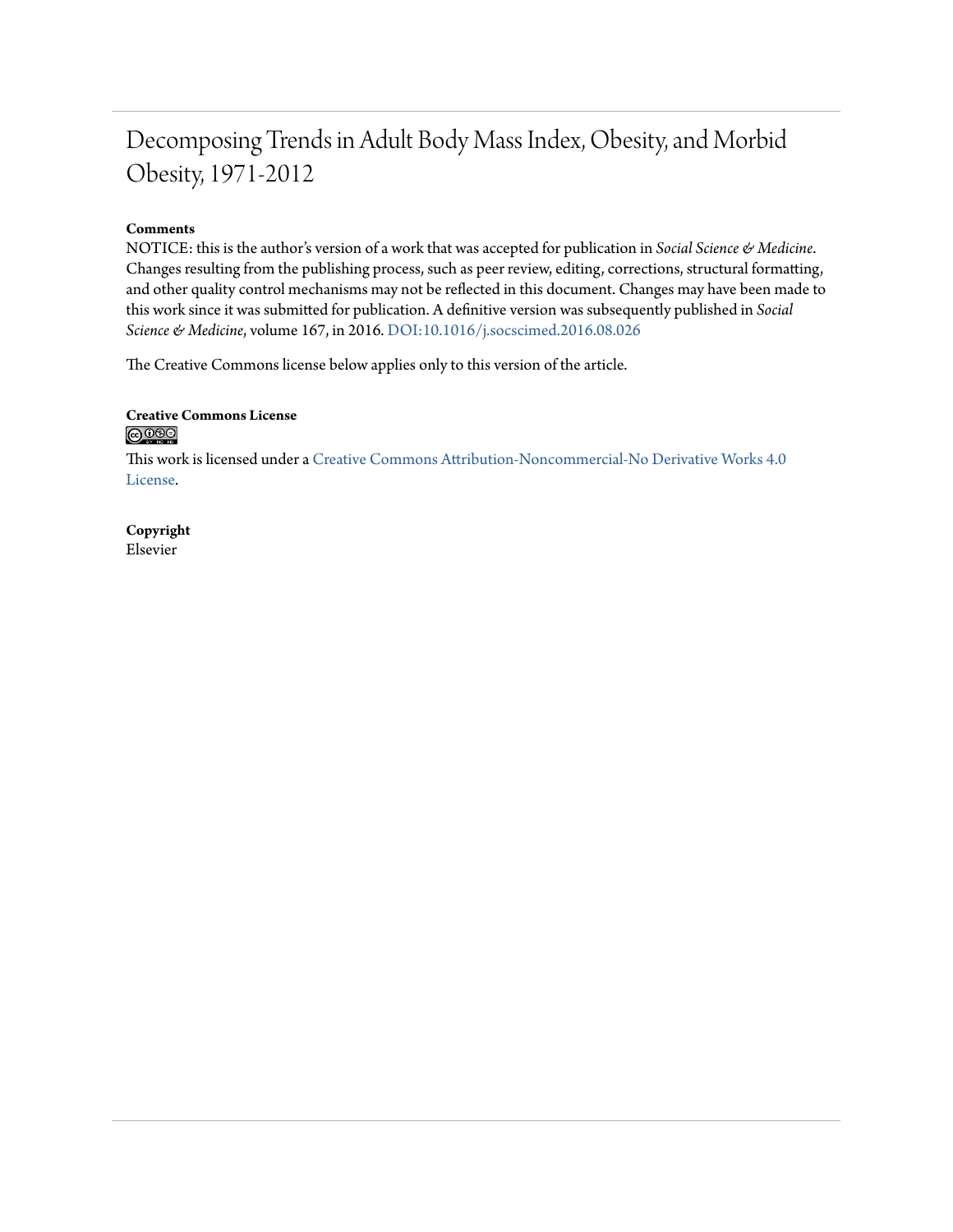## **Decomposing trends in adult body mass index, obesity, and morbid obesity, 1971-2012**

## **Abstract**

Trends in adult obesity have been used to motivate key public health policies in the United States. While these analyses provide important insights into the broad historical contours of the obesity epidemic in the U.S., they shed less light on the proximate mechanisms that have generated these changes and that will ultimately determine the long-term course and pace of change in obesity rates. We used data from the National Health and Nutrition Examination Survey (NHANES), Glenn Firebaugh's linear decomposition technique, and Kitagawa's algebraic decomposition method to decompose change in body mass index (BMI), obesity, and morbid obesity from 1971 through 2012 for adults aged 20+. We partitioned change into that attributable to (1) older, fitter cohorts in the population being replaced by newer, less fit cohorts (intercohort change), and (2) cohort members becoming less fit over time (intracohort change). We found that the rise in mean BMI and rates of obesity and morbid obesity was primarily a consequence of intracohort change driven by variation in the demographic and socioeconomic composition and in the diet of the population over time. Obesity and BMI in the population rose largely because of individual increases in weight status that were broadly distributed across age and cohort groups. Cohort replacement reinforced and amplified intracohort change over the study period, leading to rapid increases in mean BMI and obesity. Because intracohort change has been the central force in the increase in BMI and obesity, successful social, dietary, medical, or policy interventions have the potential to quickly slow or reverse the upward trend in weight status. Our results also imply that policy efforts and health interventions should be broadly targeted at all age groups and birth cohorts because increases in obesity have been widely distributed across all ages and generations.

**Key Words**: Adults, Obesity, Body-Mass Index, Community Health, Health Policy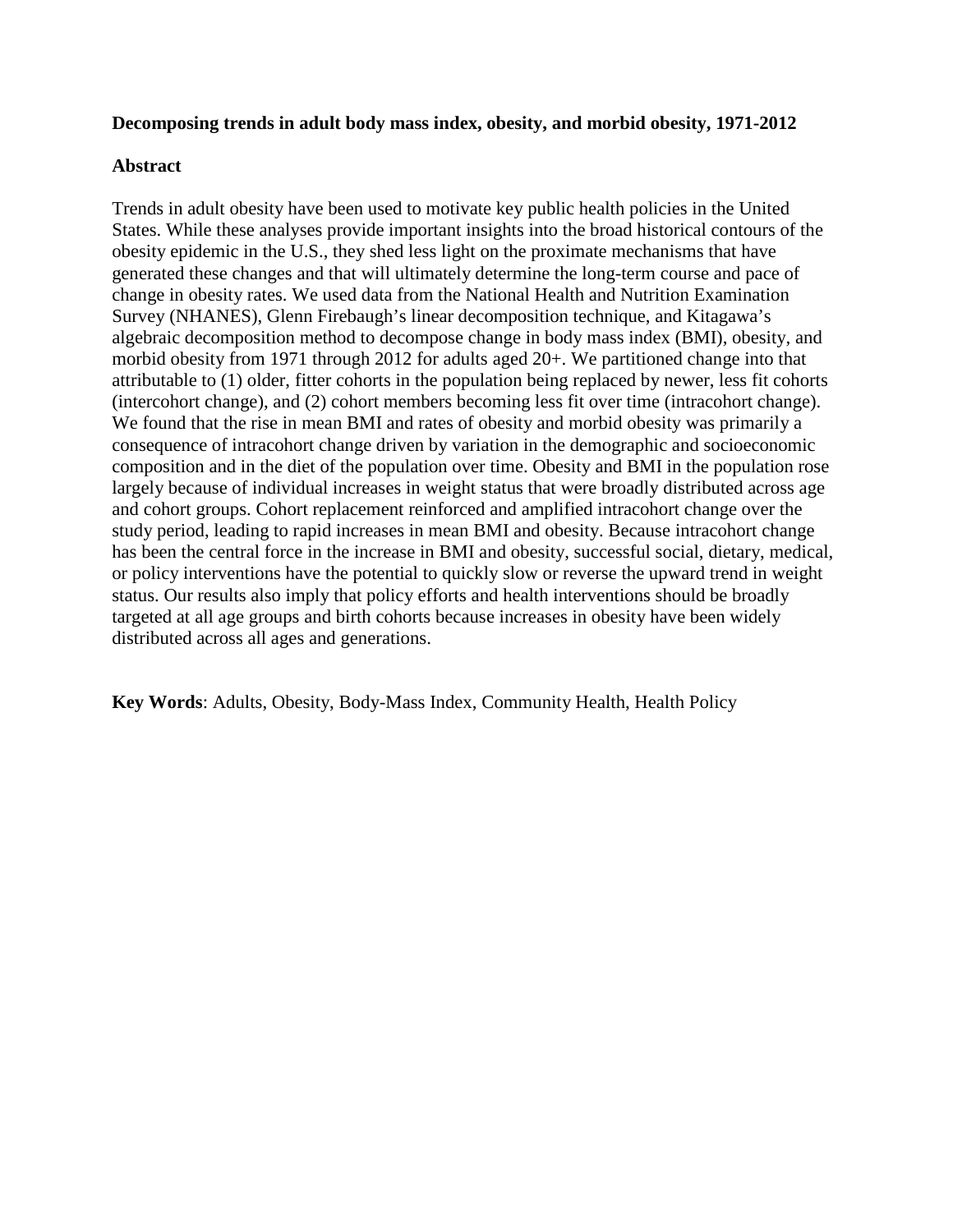## **Introduction**

Over the past 40 years, key public health policies have been driven by the historically unprecedented increase in adult obesity.<sup>1,2,3,4,5</sup>. In 1980, the US Public Health Service used trend data to identify obesity as a major public health concern. Armed with this information, a comprehensive plan involving both federal and state agencies was developed to combat the increased prevalence of obesity. As recently as 2015, policy-makers have used trend studies to justify the implementation of programs to educate the public on dietary and fitness recommendations that minimize obesity risk. <sup>6</sup> Despite these efforts, the prevalence of obesity in the United States continues to increase among adults.<sup>7,8,9,10,11</sup> The most recent data indicate that nearly one-third of adults are obese, and another 5% are morbidly obese.<sup>12</sup>

Generally, researchers attribute the increase in obesity to changes in dietary patterns and physical activity levels. <sup>13</sup> Overlooked in these studies is the fact that changes in diet and physical activity levels can affect the obesity rate in two different ways. On one hand, the obesity rate can rise because more recent birth cohorts have poorer diets and are less physically active than previous cohorts (intercohort change or cohort replacement). On the other hand, the obesity rate can increase because the health habits of all cohorts worsen over time (intracohort change).

The magnitude and relative prominence of these two mechanisms of change have important implications for both the rate of growth and the prospect of the upward trend in obesity leveling off or reversing. For instance, if the increase in obesity largely reflects intercohort change (i.e., newer, less healthy cohorts replacing older, healthier cohorts), we would expect gradual increases in obesity over time, with obesity concentrated in more recent birth cohorts. Conversely, we would expect change resulting primarily from intracohort change (i.e., obesity rising over time for all cohorts) to occur more quickly and to be distributed more broadly among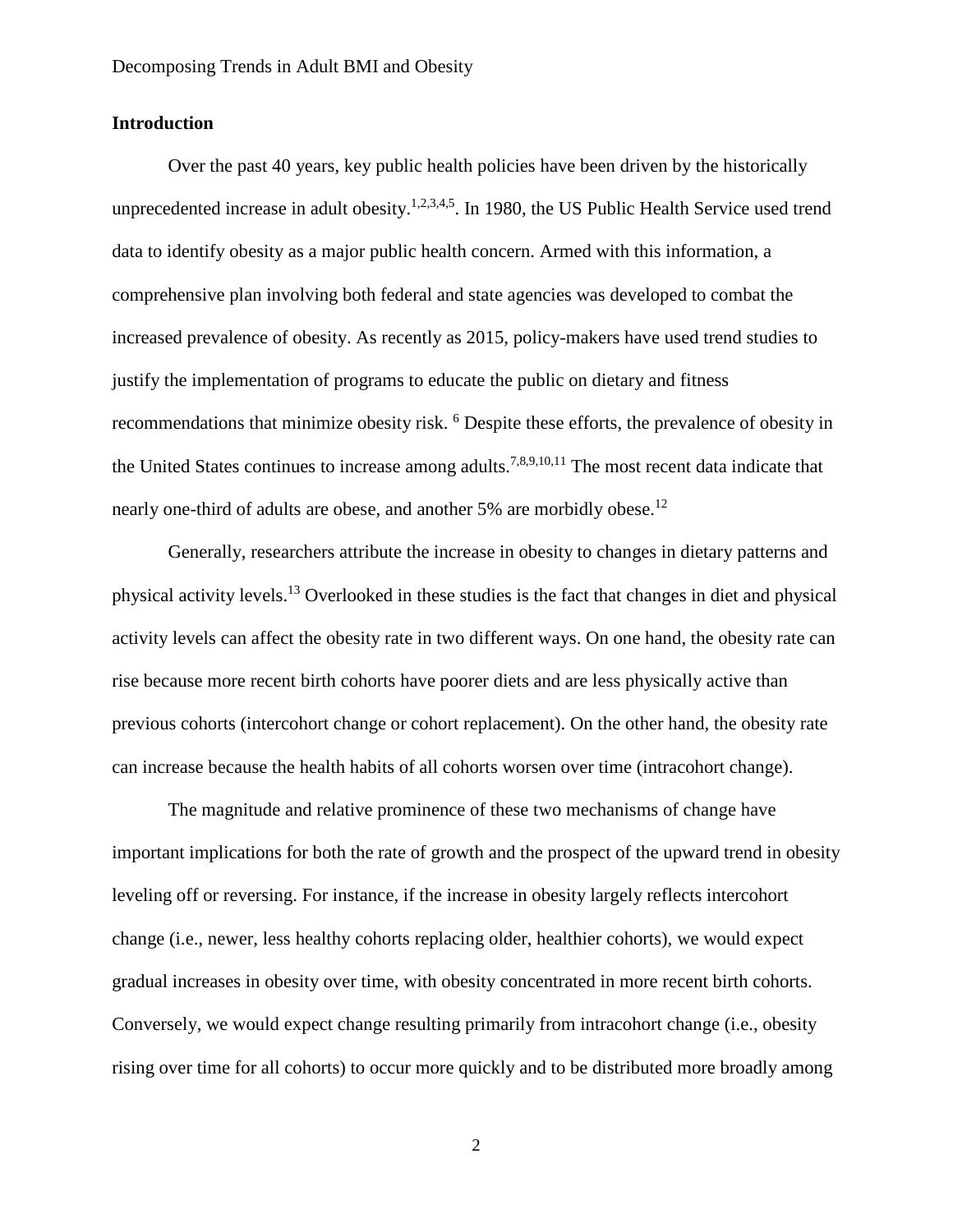all birth cohorts and age groups. If cohort replacement and intracohort change reinforce one another, the obesity rate would increase rapidly over a relatively short period of time.

Disentangling the underlying mechanisms that contribute to the obesity epidemic will help researchers better understand why obesity rates continue to rise. It will also aid policymakers to develop policies and educational campaigns aimed at reducing obesity. For example, if obesity increased largely because of intercohort change, health education campaigns should be directed primarily at younger adults. On the other hand, if the rise in obesity resulted from intracohort change such efforts should be targeted more broadly.

We use data from the National Health and Nutrition Examination Survey (NHANES) to decompose change in body mass index (BMI), obesity, and morbid obesity from 1971 through 2012 for adults aged 20 years and older. We partition change into parts attributable to (1) older, fitter cohorts in the population being replaced by newer, less fit cohorts (between-cohort change), and (2) cohort members becoming less fit over time (within-cohort change).

## **Methods**

## *Data Sources*

Analyses are based on ten waves (1971/75, 1976/80, 1988/94, 1999/00, 2001/02, 2003/04, 2005/06, 2007/08, 2009/10, 2011/12) of the NHANES, a cross-sectional survey of the civilian, non-institutionalized U.S. population  $14$ . NHANES uses a complex multistage probability sampling design, with oversampling of smaller racial/ethnic subgroups. Analyses were estimated weighted to account for differences in the chances of selection and non-response.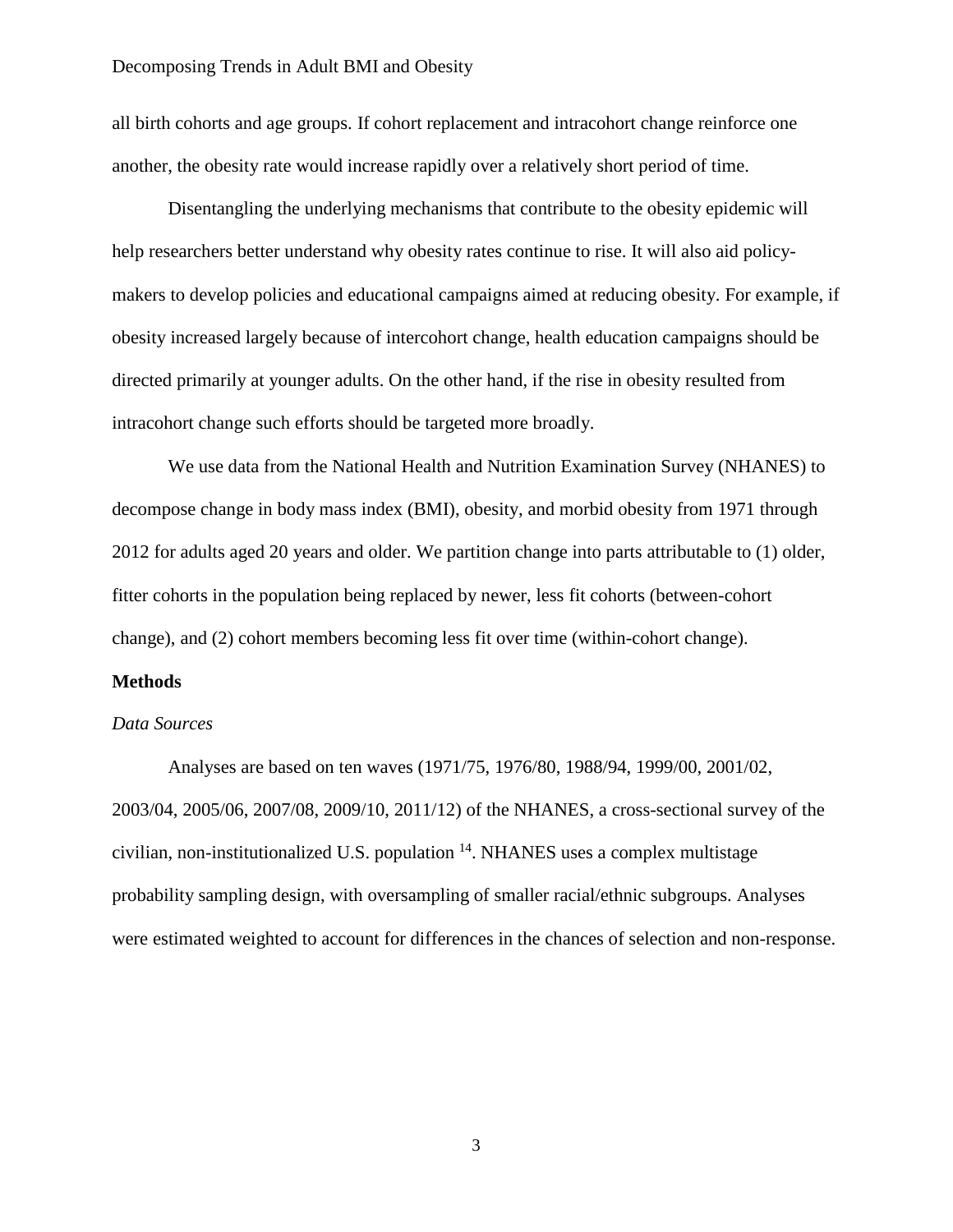## *Study Population*

Models were restricted to adults 20 years and older with a completed body measurement component. Pregnant females were excluded. The total sample size for all years is 59,627 participants.

## *Outcome Variables*

We analyzed three independent outcome measures: BMI, obesity, and morbid obesity. BMI was calculated as weight (kg) / height  $(m)^2$ . We logged BMI to adjust for the non-linearity (positive skew) of BMI. Obesity was defined as a BMI  $\geq$ 30 and  $\leq$ 39.9 kg m<sup>-2</sup>, and dichotomized to indicate whether or not the individual is obese. Morbid obesity was defined as a BMI at or above 40.0 kg m<sup>-2</sup>, and treated as a binary variable to indicate whether or not the individual is morbidly obese.

## *Covariates*

We included covariates to represent demographic, socioeconomic, nutritional, and physical activity factors known to be associated with weight-related outcomes. Demographic and socioeconomic characteristics include survey year, birth year, gender  $(1 = \text{female})$ , race  $(1 = \text{non-}$ Hispanic white), marital status  $(1=$  not married), household income, and educational attainment  $(1 =$  less than high school). Nutrition characteristics include total intake of energy  $(1 = > 2,000)$ kcals), fat ( $1 = > 78$  grams), carbohydrates ( $1 = < 100$  grams), protein ( $1 = > 56$  grams), and sodium  $(1 = 1,500$  milligrams) during a 24-hour period. Physical activity was classified by rate of energy expenditure (1 = < 3 metabolic equivalents (MET) defined as 3.5 ml  $O_2 \text{·kg}^{-1} \cdot \text{min}^{-1}$ ) pursuant to a particular activity.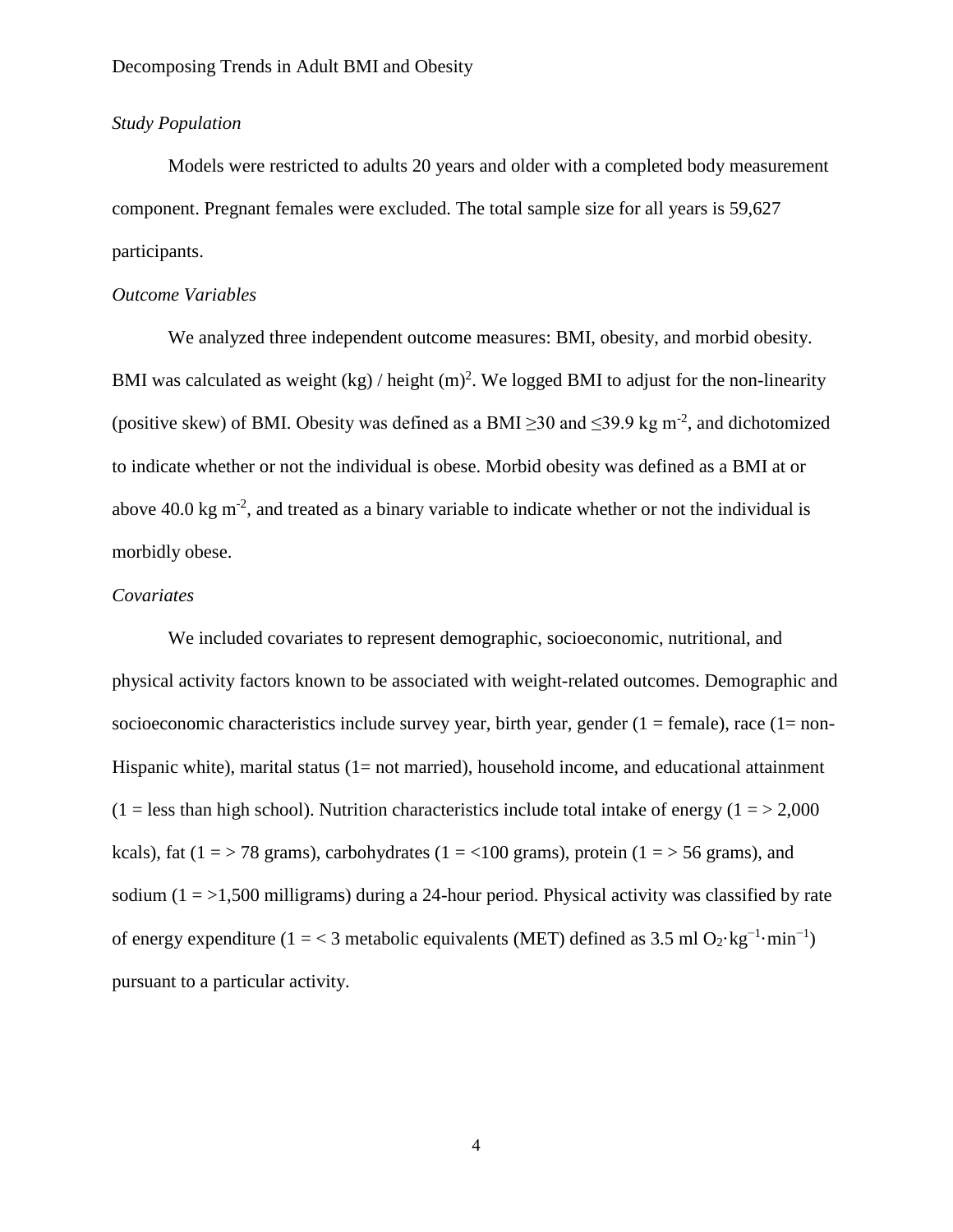## *Statistical Analysis*

We used Glenn Firebaugh's (1989) linear decomposition technique to decompose aggregate (i.e., total) change in weight-related outcomes from 1971 through 2012. With this approach, cohort differences were estimated by regressing obesity on birth year and survey year. This approach assumed linearity. Because change may not be linear, we also collapsed birth year into cohort subgroups<sup>15</sup>, and used Kitagawa's algebraic decomposition method that does not assume linearity<sup>16</sup>. Both methods allowed us to partition total change (TC) in weight-related outcomes into two components of aggregate change: intracohort change (IC) and cohort replacement (CR). Intracohort change is computed by multiplying the regression coefficient for the survey year variable by the length of the study period (i.e., last survey year - first survey year). Cohort replacement is computed by multiplying the regression coefficient for the birth year variable by the difference between the mean birth years for the final and initial survey years. IC indicates how much of the aggregated change in weight status is attributable to individual change in body weight (i.e., period changes), and CR tell us how much of the total change in weight status is attributable to population turnover (i.e., the death of old cohorts with lower BMIs and the birth of new cohorts with higher BMIs). We assigned the midpoint mean for each survey wave (e.g., if 1971/73 we used 1972) and used linear interpolation methods to account for the multi-year data collection design in the NHANES data.

## **Results**

BMI, Obesity, and Morbid Obesity increased significantly between 1971 and 2012 (Table 1). In 1971, the average BMI for adults aged 20 years and older was 25.66 (logged = 3.23). By 2012, the mean BMI increased to  $28.71$  (logged  $= 3.33$ ). Obesity increased by nearly 15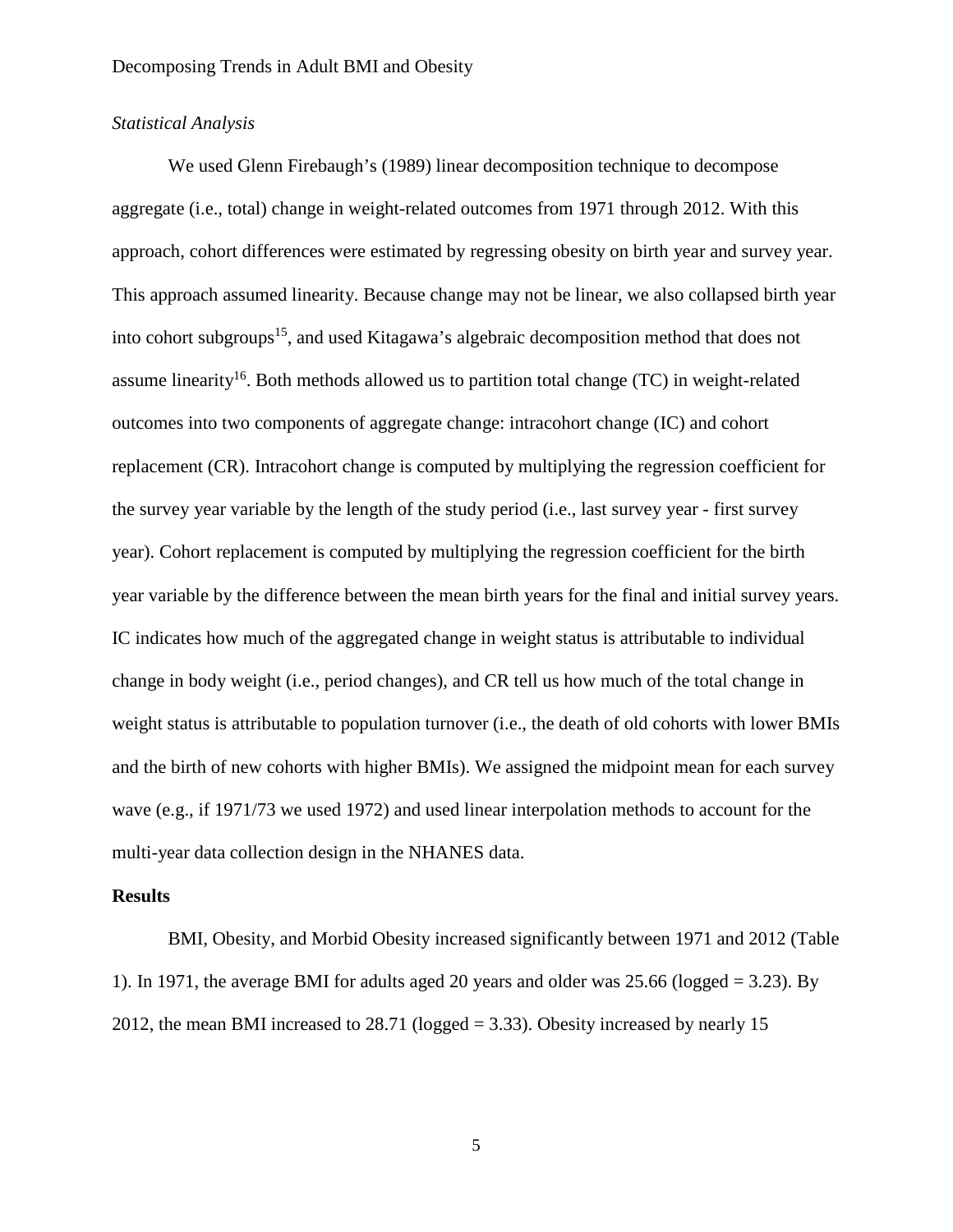percentage points from 1971 to 2012, whereas morbid obesity rose by 5 percentage points during this period.

Figures 1-3 display historical trends in BMI, obesity, and morbid obesity, overall and for men and women, between the early 1970s and the early 2010s. Between the early and the late 1970s, mean BMI and obesity rates were remarkably stable. Beginning in the early 1980s, both average BMI and obesity rates rose sharply. Average BMI rose by 9% between the early 1980s and the late 1990s, with mean BMI increasing from 25.23 in the 1976/80 wave to 27.52 in the 1999/2000 wave. Over this period, the obesity rate nearly doubled, rising from 13% to 22%, and the morbid obesity rate quadrupled, from 1% to 4%. Increases in BMI and obesity have moderated considerably since the late 1990s.

## $\leq$ Figures 1, 2, & 3>

Obesity and morbid obesity rates (but not mean BMIs) are somewhat higher for women than for men from the early 1970s into the 1990s. For example, the obesity rate for women in the 1971/74, 1976/80, and 1988/90 waves average about 18% and the morbid obesity rate averaged about 3%, whereas the obesity rate for men averaged about 14% and the morbid obesity rate averaged about 1%. While trends in BMI and obesity for men and women parallel one another, obesity rates for men grew more sharply than they did for women. For both men and women, mean BMI and obesity rates were largely unchanged between 1971/74 and 1976/80. Between 1976/80 and 1999/2000, the obesity and morbid obesity rates for men increased by 83% and 326%, respectively, whereas these rates grew by 58% and 161% for women. Since 1990/2000, the obesity rates for men and women rose by 35% and 28%, whereas the morbid obesity rate for both men and women increased by about 60%.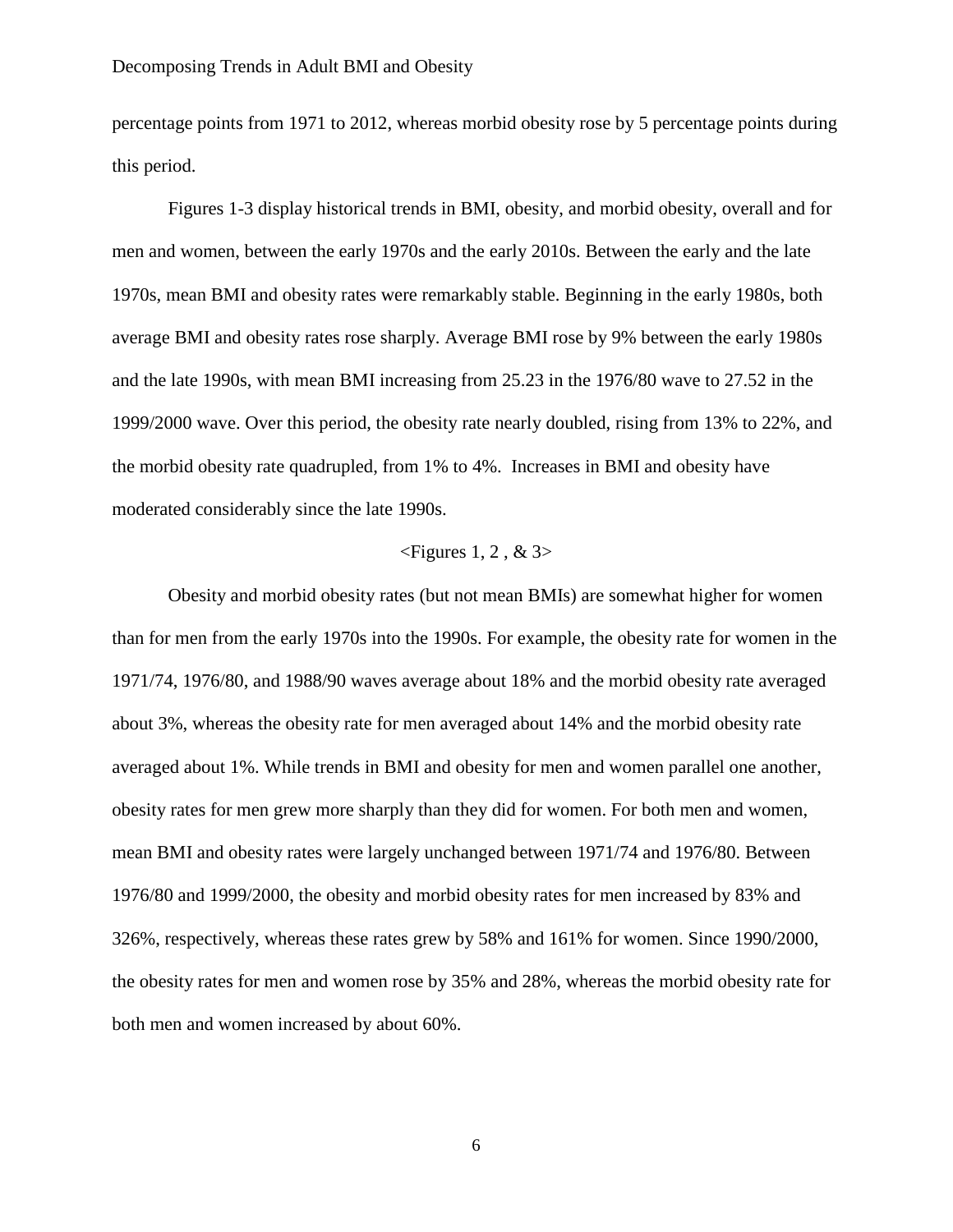The sharp increase in BMI and obesity over the last 40 years may reflect two very different processes of change. On one hand, obesity and BMI may have increased because population turnover has led to the replacement of older, lower BMI, and lower obesity rate birth cohorts by more recent, higher-BMI, and higher obesity rate cohorts. Conversely, BMI and obesity rates for all birth cohorts may have risen over time as a consequence of individual increases in BMI and obesity over time.

Before partitioning total change into its IC and CR components, we present mean BMI, obesity, and morbid obesity rates by age for the cohorts in our study with sufficient sample sizes (N≥50) for a minimum of three of the ten-year age group intervals (Figures 4-6). If IC is central to the increase in BMI and obesity, BMI and obesity rates for cohorts will rise as their members age. If, on the other hand, CR is crucial to this increase, BMI levels and obesity rates for more recent cohorts will be higher than for previous cohorts throughout adulthood. If both IC and CR are important, not only will BMI and obesity rates be higher for more recent cohorts but BMI and obesity will rise as cohort members age.

## $\leq$ Figures 4, 5, 6>

Figures 4-6 show that both IC and CR played significant roles in the increase in BMI and obesity over the last 40 years. Consistent with the CR explanation, more recent cohorts have higher BMIs and obesity and morbid obesity rates than earlier cohorts over the course of adulthood. For example, 8% of 20-29 year olds born between 1940 and 1949 were obese (1% were morbidly obese), while 17% of 20-29 year olds born between 1970 and 1979 were obese (3% were morbidly obese). At the other end of the age spectrum, the obesity rate for 70 to 79 year olds rose from 18% for the 1910-1919 cohort to 35% for the 1940-1949 cohort, and the morbid obesity rate for this age group increased from 3% to 8%. Consistent with the IC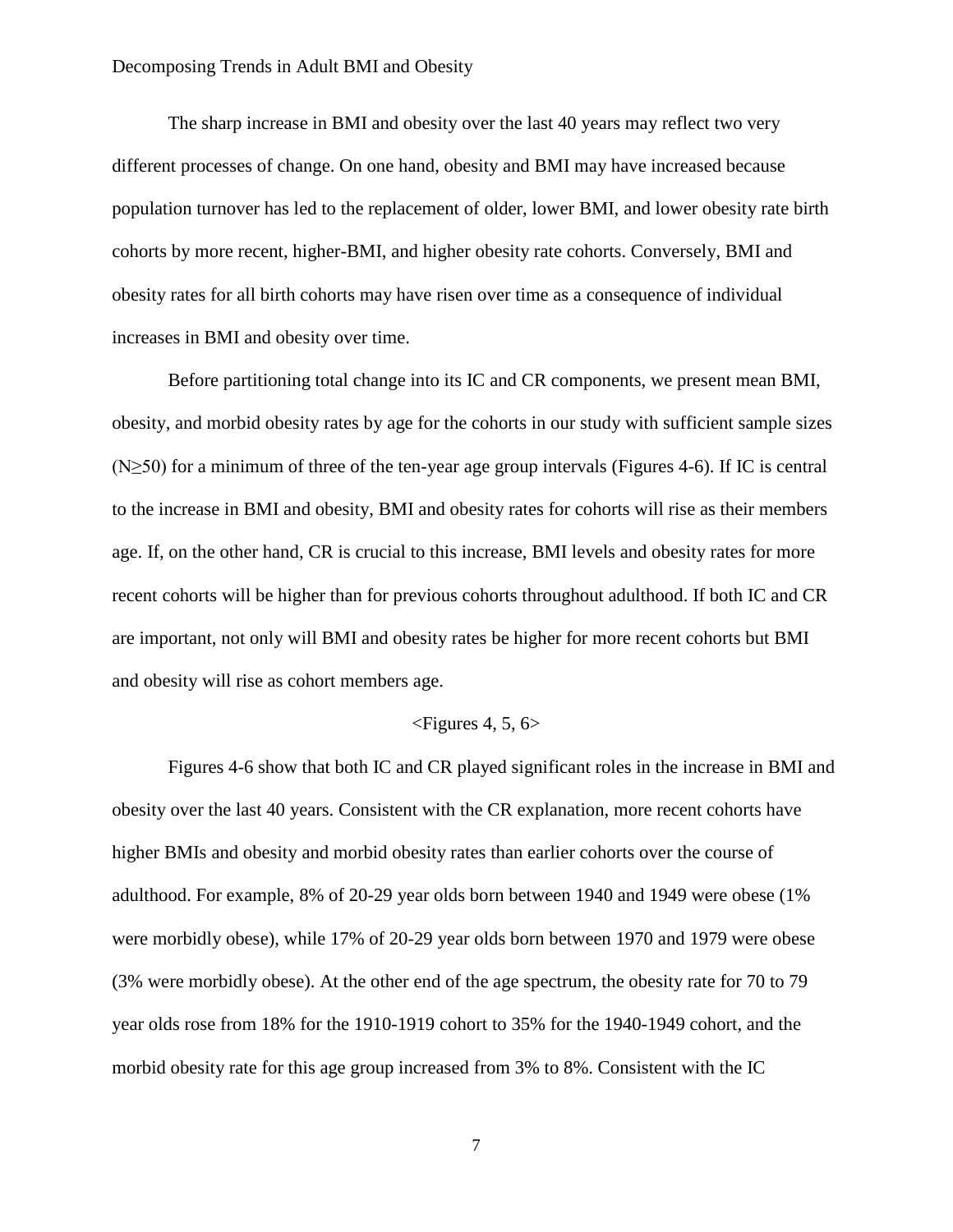explanation, BMI and obesity rates also increase over the course of adulthood for nearly all cohorts. For example, the obesity and morbid obesity rates for the 1940 to 1949 cohort rose from 8% and 1%, respectively, at ages 20-29 to 35% and 8% at ages 70-79. With the exception of one of the earliest cohorts (1910-1919), BMI, obesity, and morbid obesity increased sharply as cohort members aged over time.

Figure 7 displays the percentages of total change in BMI, obesity, and morbid obesity due to IC and CR for unadjusted models (no control variables), and for conditional models that adjust for demographic, socioeconomic, nutritional, and physical activity differences among cohorts and time periods. Figure 7 shows that the sharp increases in mean BMI and in the obesity and morbid obesity rates in the U.S. over the last four decades largely reflect within-cohort change (i.e., individual change). The top bar in each panel in Figure 7 displays the percentages of overall change in BMI, obesity, and morbid obesity, respectively, attributable to IC (dark gray) and CR (light gray), if compositional differences among the cohorts are ignored. Individual, withincohort change, accounts for 77% of total change in logged BMI, 76% of overall change in the obesity rate, and 63% of aggregate change in morbid obesity. Only one-quarter to about onethird of the overall increase in BMI and obesity resulted from earlier, lower BMI, and less obese birth cohorts being replaced by more recent, higher BMI, and more obese cohorts. BMI, obesity, and morbid obesity rates rose mainly because the typical member of all cohorts became heavier over time. Results from the algebraic decomposition method, which does not assume linearity, also show that the aggregate increases in weight status over the last four decades principally reflect intracohort change.

<Figure 7>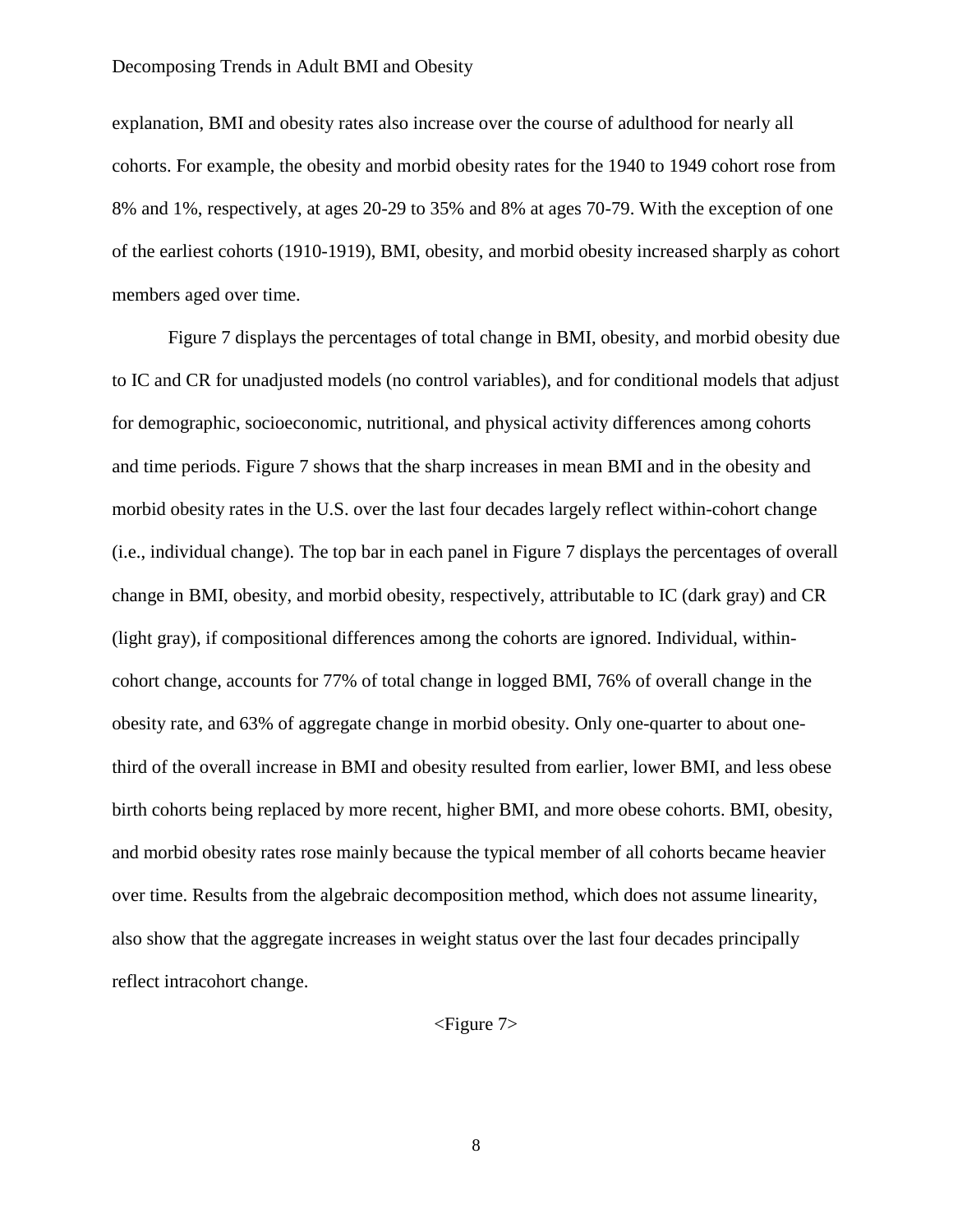To better understand the sources of aggregate change in weight status, we also computed TC, IC and CR for models that control for demographic and socioeconomic, nutritional, and physical activity changes in the population over time. Figure 8 compares estimates of total change in BMI and obesity and morbid obesity rates for the unconditional model that does not control for compositional changes to a series of models that adjusted for demographic and socioeconomic, nutritional, and physical activity differences among the cohorts and time periods. Compositional changes in demographic composition and socioeconomic status, nutrition, and physical activity by-and-large do not explain the increase in weight status over the study period. Controlling for all factors (bottom bar in each panel in Figure 8) reduced TC in logged BMI from 0.189 to 0.144, in the obesity rate from 0.249 to 0.242, and in the morbid obesity rate from 0.079 to 0.047. Adjusting for demographic and socioeconomic, nutritional, and physical activity changes in the population over time accounts for 23.8% of the increase in logged BMI, 2.8% of the rise in obesity, and 40.5% of the uptick in morbid obesity.

## <Figure 8>

Accounting for changes in the population composition may affect the relative contributions of individual change (i.e., IC) and population turnover (i.e., CR) to aggregate change (i.e., TC). For example, if more recent cohorts had higher BMIs and obesity rates than did previous cohorts because they were less active and had poorer diets, controlling for changes in physical activity and diet would attenuate or eliminate the influence of CR on TC. The 2<sup>nd</sup> through  $5<sup>th</sup>$  bars in each panel in Figure 7 show how adjusting for these compositional differences influenced the relative contributions of IC and CR. If we compare the top bars in each panel (i.e., no controls) and bottom bars in each panel (i.e., all controls) in Figure 7, we see that when we account for the demographic and socioeconomic, nutritional, and physical activity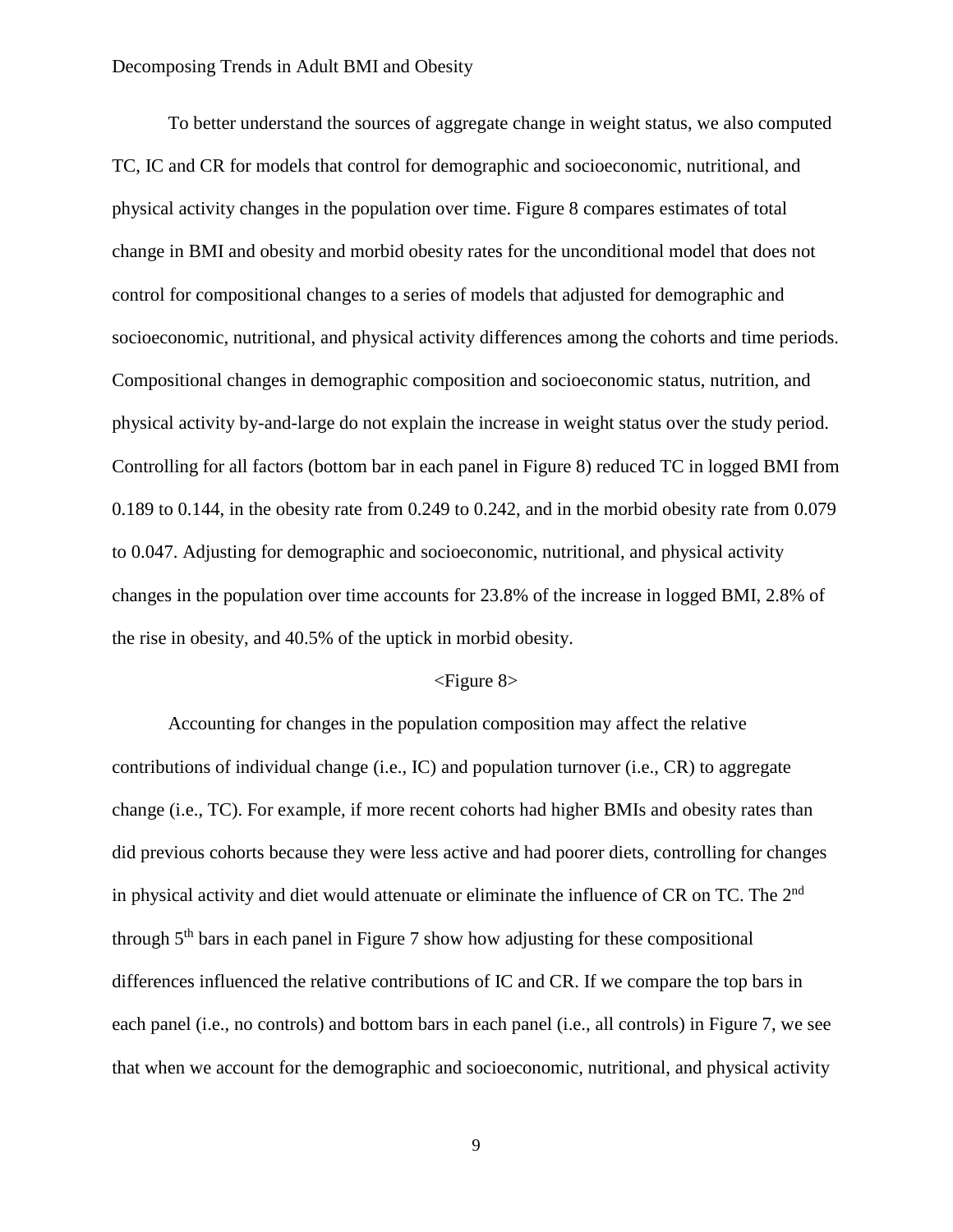differences among cohorts the estimated contribution of cohort replacement to the increase in body weight is greatly reduced. After adjusting for compositional differences among the cohorts, CR did not contribute to the increase in logged BMI  $(<0%)$ , contributed minimally to the rise in obesity (4.0%), and contributed moderately to the increase in morbid obesity (20.0%). For logged BMI and the obesity rate, the modest influence of CR we observed for the unconditional model reflects between-cohort differences in demographic and socioeconomic characteristics, physical activity levels, and diet. For the morbid obesity rate, the larger contribution of CR we found (33% vs 20%-25%), only partially reflects these between-cohort compositional differences.

To identify which compositional differences between cohorts were most important, we computed TC, IC, and CR for models that entered demographic and socioeconomic factors, physical activity levels, and dietary measures separately. The middle three bars in each panel in Figure 8 display estimated TC for these models, and the middle three bars in each panel in Figure 7 display estimated IC and CR for these models. Adjusting for differences in physical activity levels in the population over the study period had a negligible effect on estimates of TC, IC, and CR for the three weight status measures, although adjusting for activity levels did reduce estimated total change in logged BMI by about 15%. Changes in physical activity levels were not responsible for higher obesity rates over the study period, nor were between-cohort differences in obesity attributable to differences in physical activity levels. Changes in diet and nutrition, and in the demographic and socioeconomic composition of population, played a more prominent role in the rise in obesity and in intercohort differences in obesity. Changes in nutrition and diet account for 16% of the overall increase in obesity and 20% of the rise in logged BMI, whereas changes in the demographic and socioeconomic composition of population account for more than one-third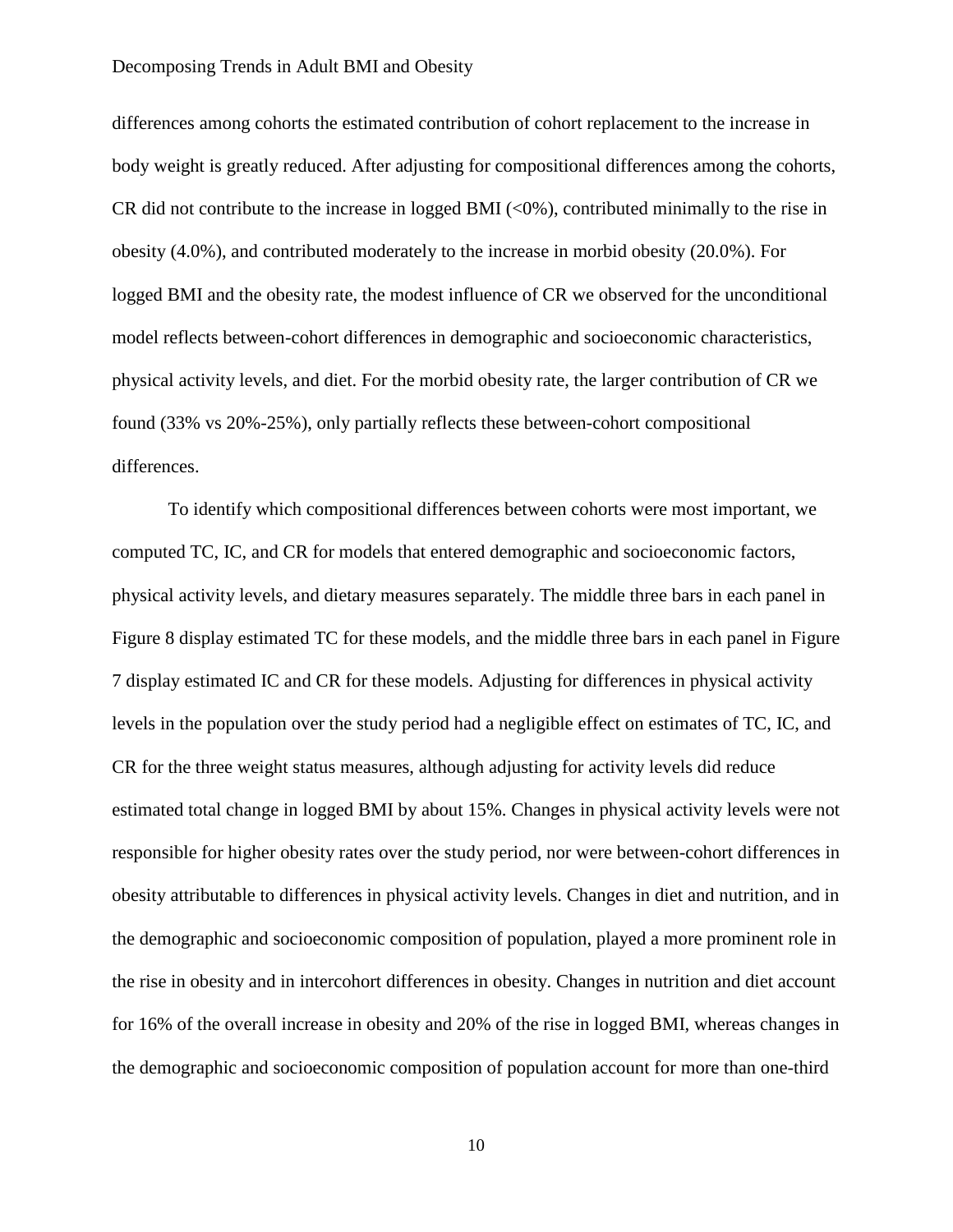of TC in morbid obesity and nearly one-fifth of TC in logged BMI. BMI and obesity rates rose in part because diet and nutrition worsened over time, and because the size of demographic and socioeconomic status groups with higher BMIs grew and the size of groups with lower BMIs contracted. Adjusting for between-cohort differences in demographic and socioeconomic composition, and in nutrition and diet, also substantially reduced estimates of CR. More recent cohorts have higher BMIs and obesity rates than earlier cohorts because they are less demographically and socioeconomically advantaged, and because they have poorer nutrition and diets.

## **Discussion**

The obesity rate in the U.S. has doubled since the 1970s and the morbid obesity rate has increased nearly fivefold (Figures 2 and 3). This rapid and largely unanticipated increase in obesity rates has led public health officials to declare an "epidemic of obesity in the U.S." 17 Understanding the demographic mechanisms that have generated these changes help us to better understand the reasons for this precipitous increase in obesity and to more effectively anticipate the long-term course and pace of change in obesity rates. If, for example, increases in obesity largely reflect population turnover, we would expect obesity rates to rise gradually over time as new, more obese birth cohorts replace older, less obese cohorts. If, on the other hand, change is the result of intracohort change, we would anticipate obesity rates will increase more quickly as all birth cohorts and age groups experience increases in obesity. If intracohort change and cohort replacement mechanisms reinforce one another, the obesity rate will rise rapidly over a relatively short period of time.<sup>18</sup>

We find that the rise in mean BMI and rates of obesity and morbid obesity among adults aged 20 years and older was primarily a consequence of intracohort change. Obesity and BMI in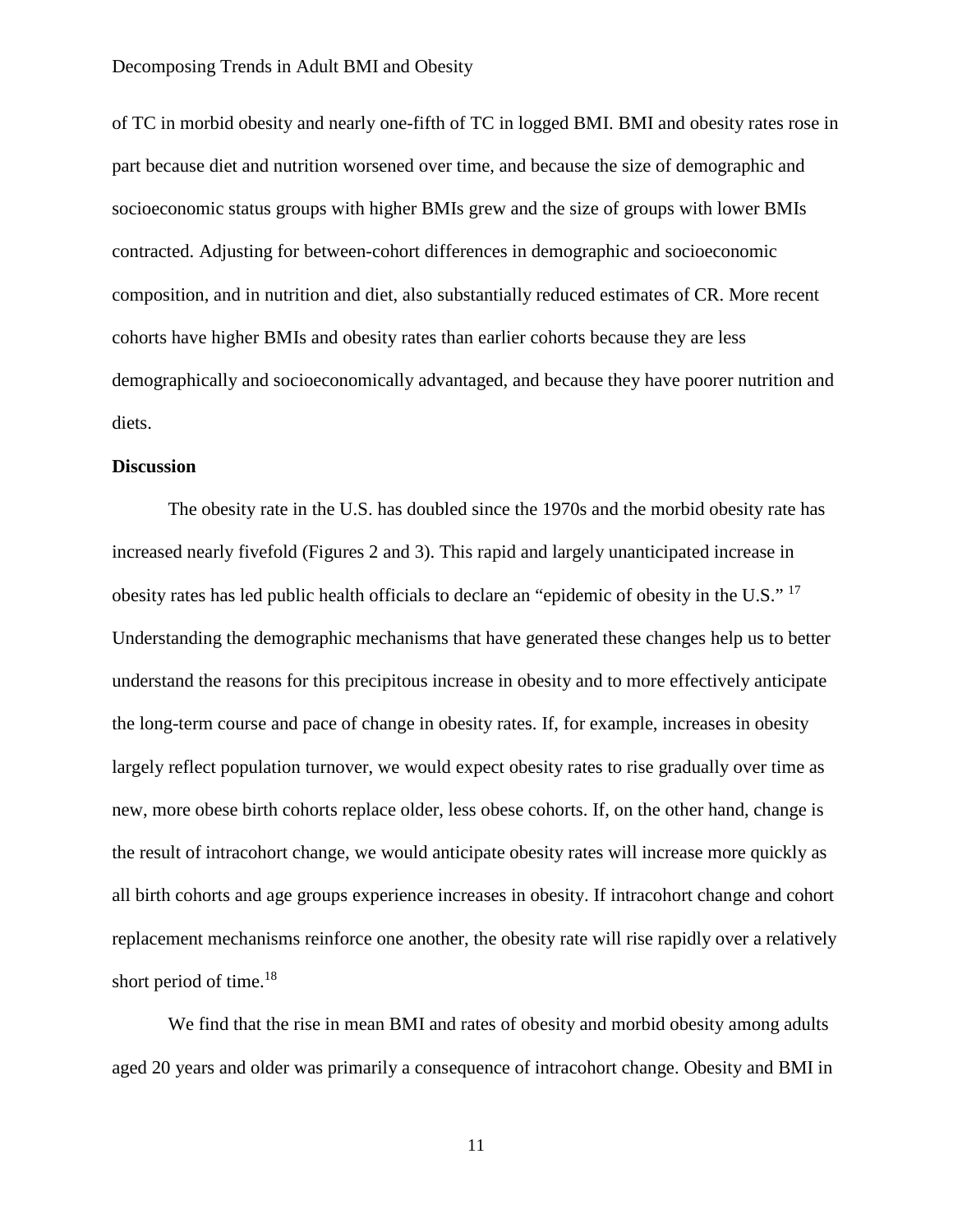the population rose largely because of individual increases in weight status that were broadly distributed across age and cohort groups. Smaller but significant cohort replacement reinforced and amplified these intracohort change differences over the study period, leading to rapid increases in mean BMI and obesity between 1971 and 2012.

Obesity rates rose, in part, because of changes in the demographic and socioeconomic composition and in the diet of the population over time. The obesity and morbid obesity rates increased because the typical adult in 2012 consumed more calories, more protein, more fat, and more sodium than the typical adult in 1971 and because the size of demographic and socioeconomic status groups with higher BMIs such as the poor grew and the size of groups with lower BMIs contracted between 1971 and 2012. Changes in the demographic and socioeconomic composition, diet and nutrition, and physical activity levels in the population over time accounted for only a small portion of the increase in obesity (2.8%), a modest share of the increase in logged BMI (24.0%), and sizable of the increase in morbid obesity (40.5%).

In a climate of unhealthy, processed food, sedentary labor, and limited capacity of policymakers to implement changes in the absence of strong public support for policy action, we are faced with numerous barriers to reversing the upward trend in obesity in the United States.<sup>19,20,21</sup> Our results, however, provide some reasons for optimism that growth in obesity might be slowed or reversed. Because individual change (i.e., intracohort change) has been the central force in the increase in BMI and obesity, successful social, dietary, medical, or policy interventions have the potential to quickly slow or reverse the upward trend in weight status. Our results also imply that policy efforts and health interventions should be broadly targeted at all age groups and birth cohorts because increases in obesity have been widely distributed across all ages and generations.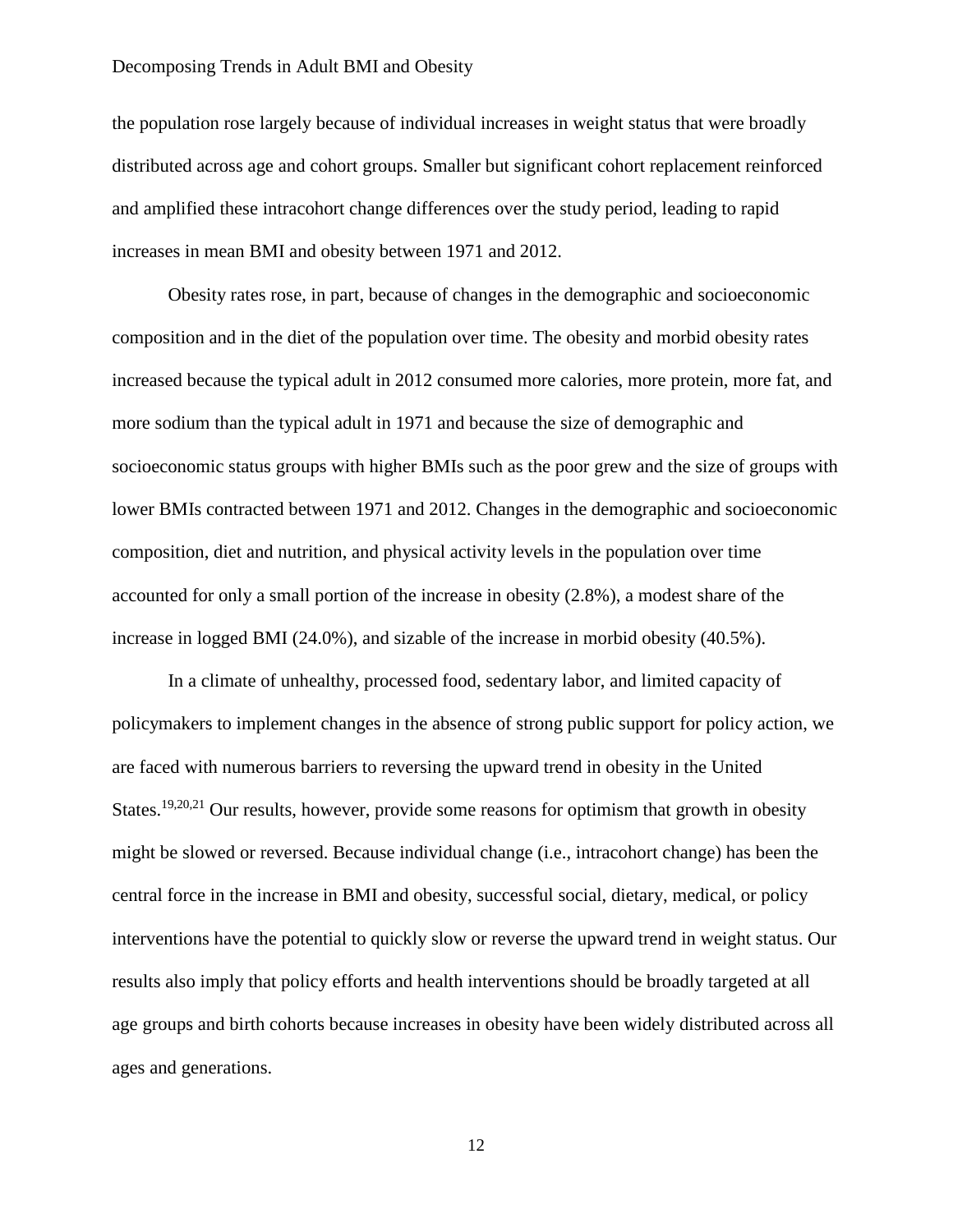## **References**

1. Novak NL, Brownell KD. Role of Policy and Government in the Obesity Epidemic. *Circ*. 2012; **126**: 2345-2352.

2. Malik VS, Willett WC, Hu FB. Global Obesity: Trends, Risk Factors and Policy Implications. *Endocrinol*. doi:10.1038/nrendo.2012.199.

3. Gortmaker SL, Swinburn BA, Levy D, et al. Changing the Future of Obesity: Science, Policy, and Action. *Lancet* 2011; **378**: 838–47.

4. Huang TT-K, Cawley JH, Ashe M, et al. Mobilisation of Public Support for Policy Actions to Prevent Obesity. *Lancet* 2015; http://dx.doi.org/10.1016/S0140-6736(14)61743-8.

5. Institute of Medicine. *Accelerating Progress in Obesity Prevention: Solving the Weight of the Nation*. Washington, DC: National Academies Press; 2012.

6. Levi J, Rayburn J, Segal LM, Martin A. *The State of Obesity: Better Policies for a Healthier America*. Princeton, NJ: Robert Wood Johnson Foundation; 2015.

7. Ogden CL, Carroll MD, Flegal KM. Prevalence of Obesity in the United States. *JAMA*. 2014; **312**(2):189-190. doi:10.1001/jama.2014.6228.

8. Ogden CL, Carroll MD, Kit BK, Flegal KM. Prevalence of Obesity and Trends in Body Mass Index Among US Children and Adolescents, 1999-2010. *JAMA*. 2012; **307**(5):483-490. doi:10.1001/jama.2012.40.

9. Flegal KM, Carroll MD, Ogden CL, Curtin LR. Prevalence and Trends in Obesity Among US Adults, 1999-2008. *JAMA*. 2010; **303**(3):235-241. doi:10.1001/jama.2009.2014.

10. Ogden CL, Carroll MD, Curtin LR, McDowell MA, Tabak CJ, Flegal KM. Prevalence of Overweight and Obesity in the United States, 1999-2004. *JAMA*. 2006; **295**(13):1549-1555. doi:10.1001/jama.295.13.1549.

11. Flegal KM, Carroll MD, Ogden CL, Johnson CL. Prevalence and Trends in Obesity Among US Adults, 1999-2000. JAMA. 2002; **288**(14):1723-1727. doi:10.1001/jama.288.14.1723.

12. Center for Disease Control. Health, United States, 2015, table 53. http://www.cdc.gov/nchs/fastats/obesity-overweight.htm. Accessed February 21, 2016.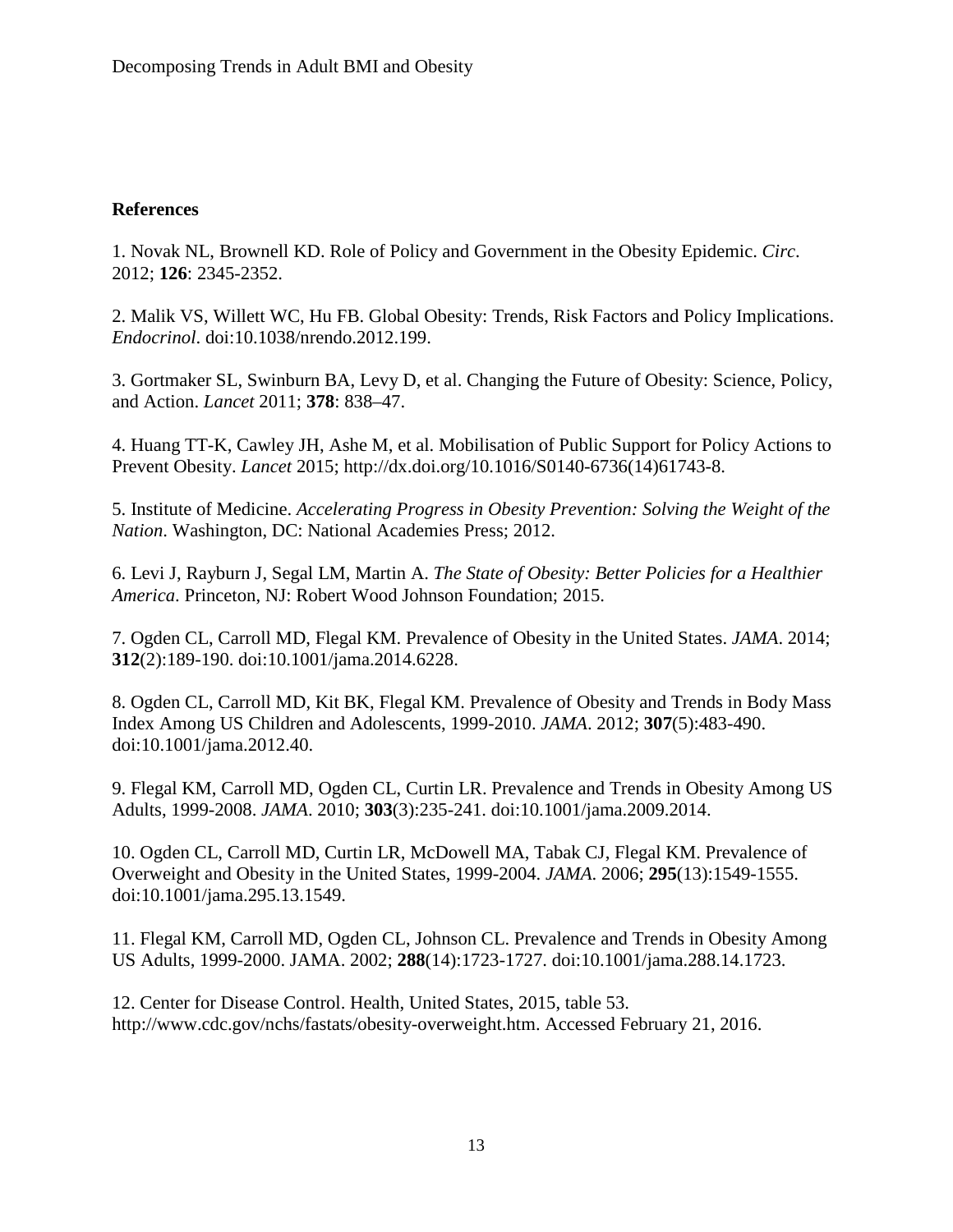13. Lim SS, Vos T, Flaxman AD, et al. A Comparative Risk Assessment of Burden of Disease and Injury Attributable to 67 Risk Factors and Risk Factor Clusters in 21 Regions, 1990–2010: A Systematic Analysis for the Global Burden of Disease Study 2010. *Lancet* 2012; **380**: 2224–60.

14. CDC National Center for Health Statistics. National Health and Nutrition Examination Survey. 2011; http://www.cdc.gov/nchs/nhanes/nhanes \_questionnaires.htm. Accessed February 1, 2016.

15. Firebaugh G. Methods for Estimating Cohort Replacement Effects. *Sociol Methodol* 1989; **19**: 243-262.

16. Kitagawa E. Components of a Difference between Two Rates. *J Am Stat Assoc*. 1955; **50**:1168-1194.

17. Obesity Declared an Epidemic in the United States*. Journal of the National Medical Association* 1999; **91**(12): 645.

18. Wagmiller RL, Schultz Lee K. Are Contemporary Patterns of Black Male Joblessness Unique? Cohort Replacement, Intracohort Change, and the Diverging Structures of Black and White Men's Employment. *Soc Probl*. 2014; **61**(2): 305-327.

19. Roberto CA, Swinburn B, Hawkes C, Huang TTK, Costa SA, Ashe M, et al. Patchy Progress on Obesity Prevention: Emerging Examples, Entrenched Barriers, and New Thinking. *Lancet* 2015; **385** 2400-2409.

20. Dhurandhar,E J. The downfalls of BMI-focused policies. *Int J Obes* 2016; 40 (5): 729-730 http://dx.doi.org/10.1038/ijo.2016.1810.1038/ijo.2016.18.

21. Liu, S.Y., Walter, S., Marden, J., Rehkopf, D.H. Kubzansky, Nguyen, L.D. T, and M.M. Glymour. 2014. Genetic vulnerability to diabetes and obesity: Does education offset the risk? *Social Science & Medicine* 127: 150-158. doi:10.1016/j.socscimed.2014.09.009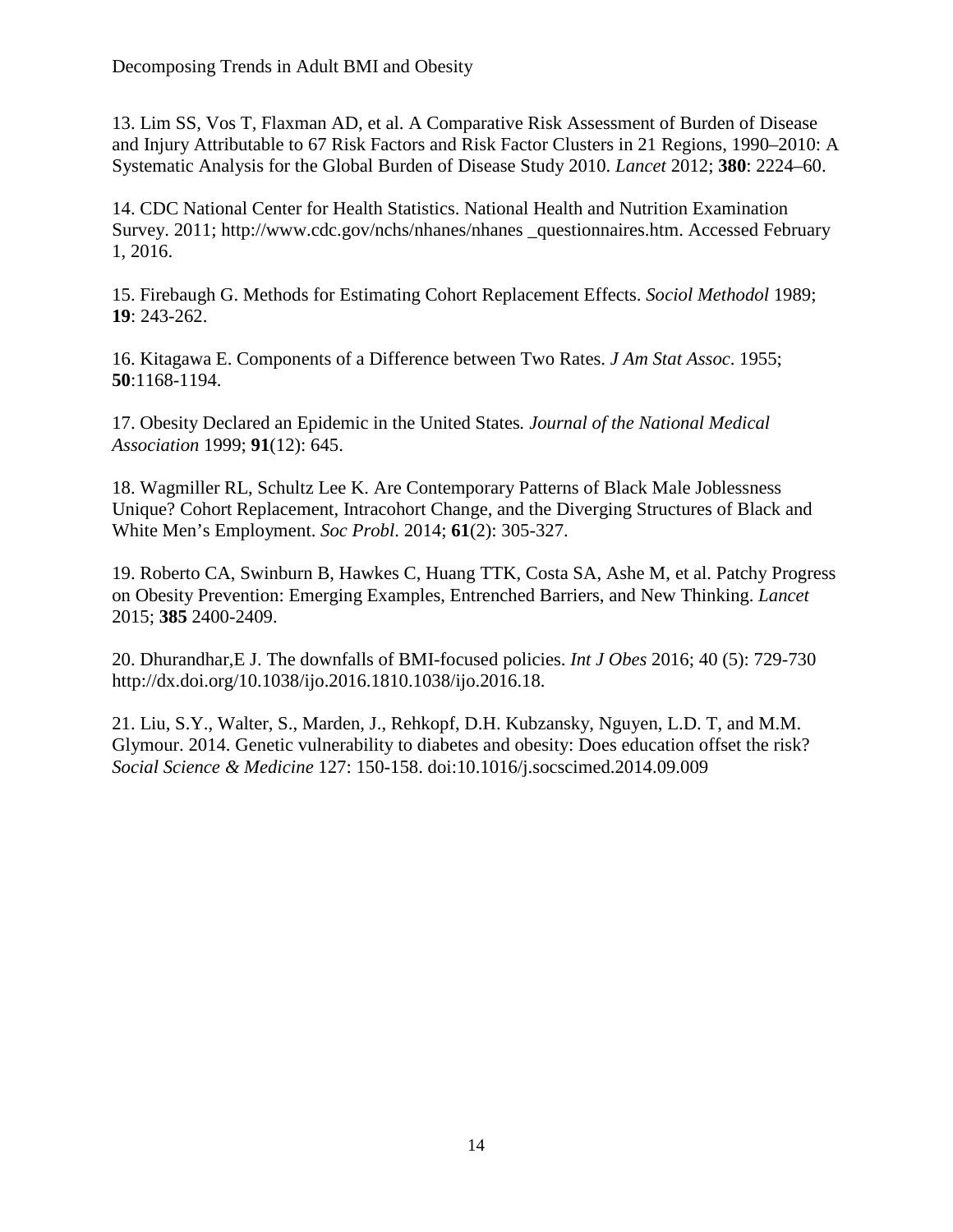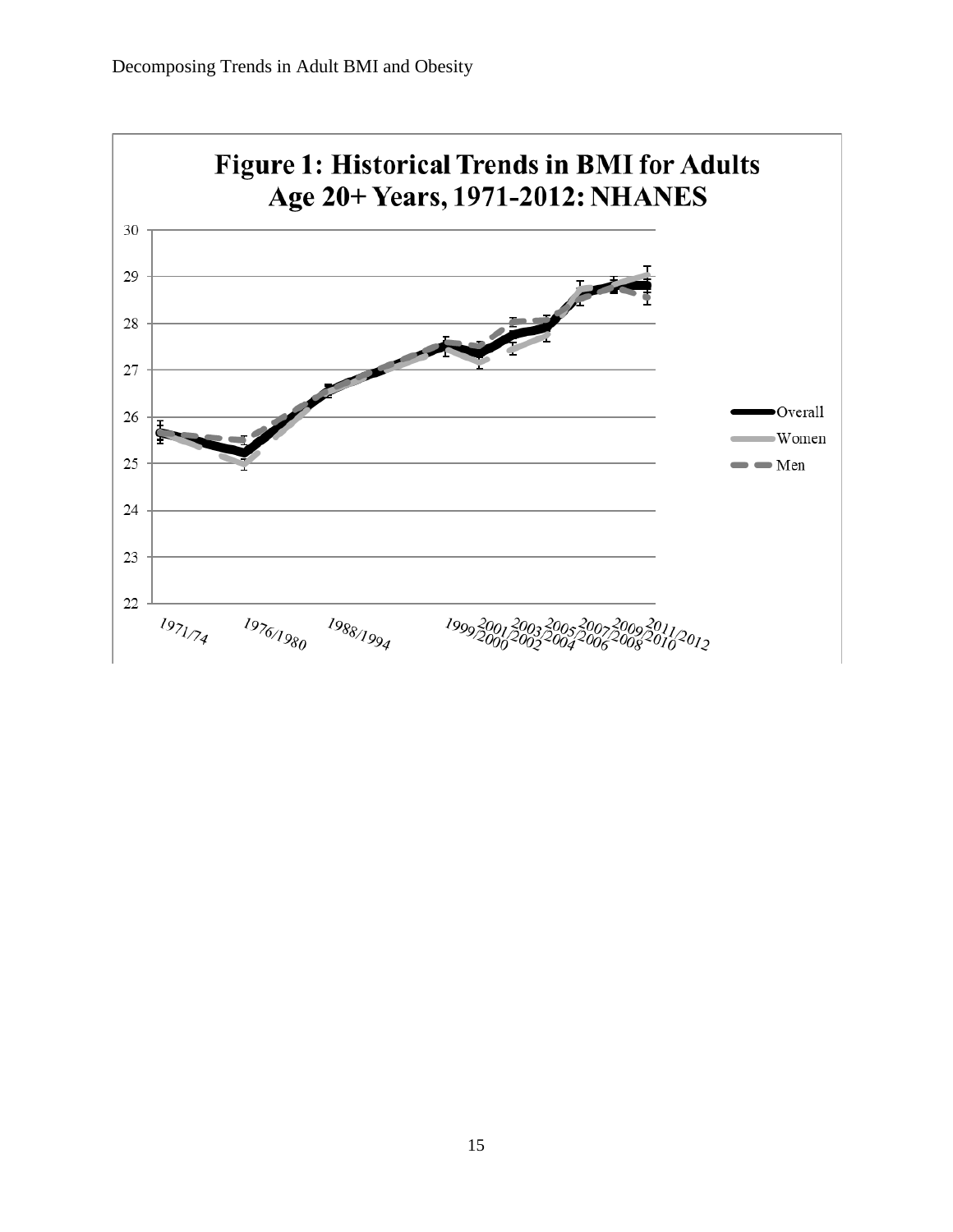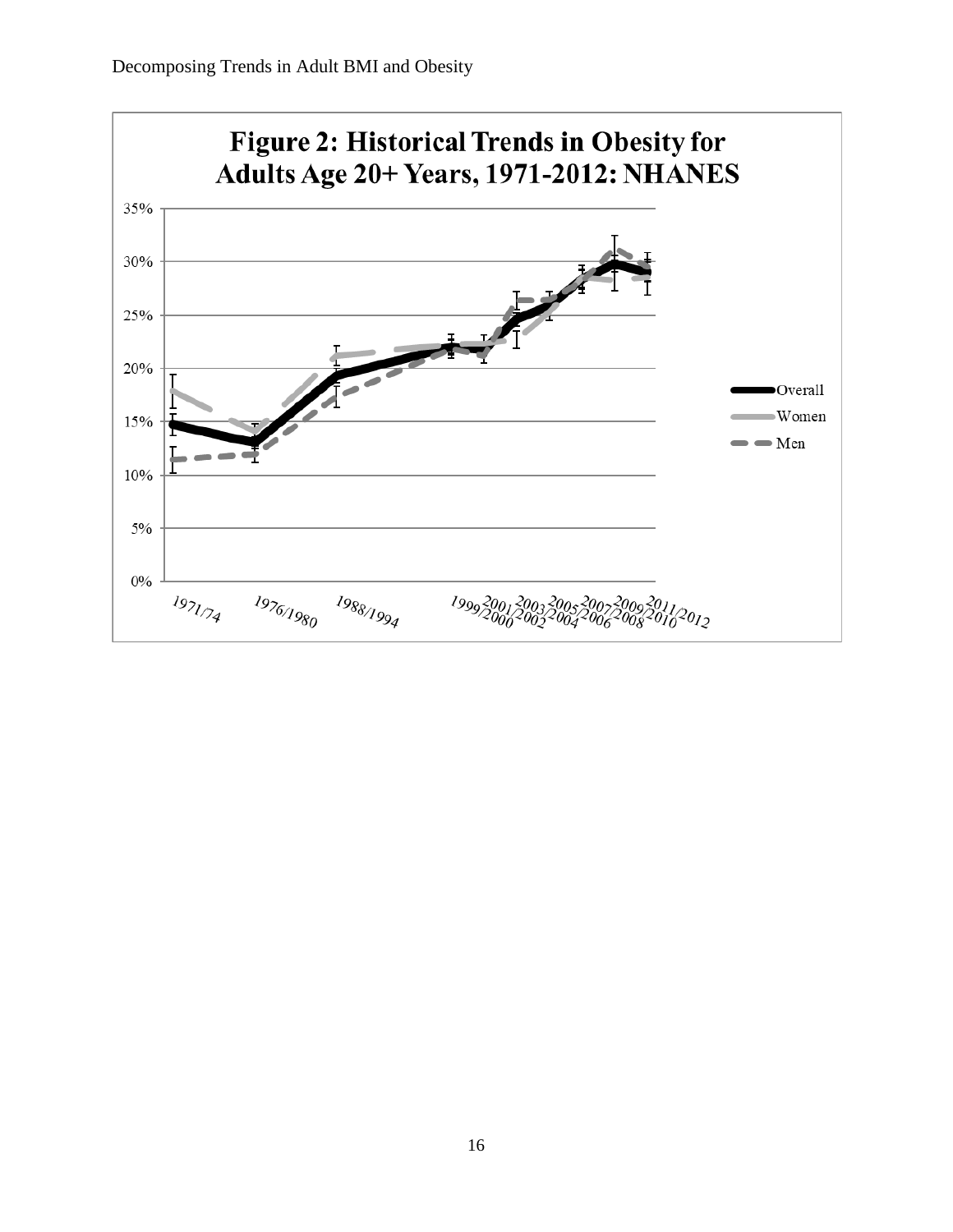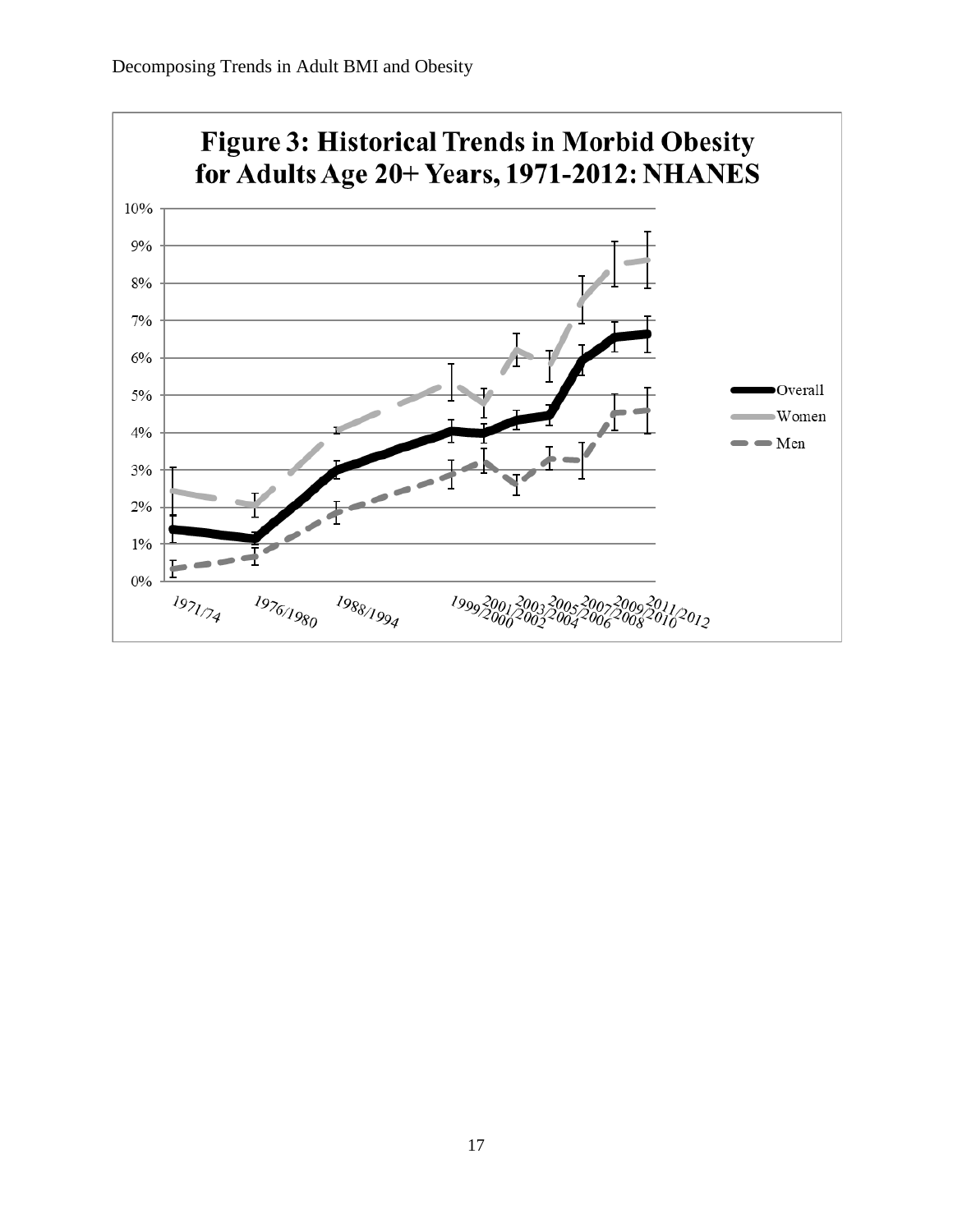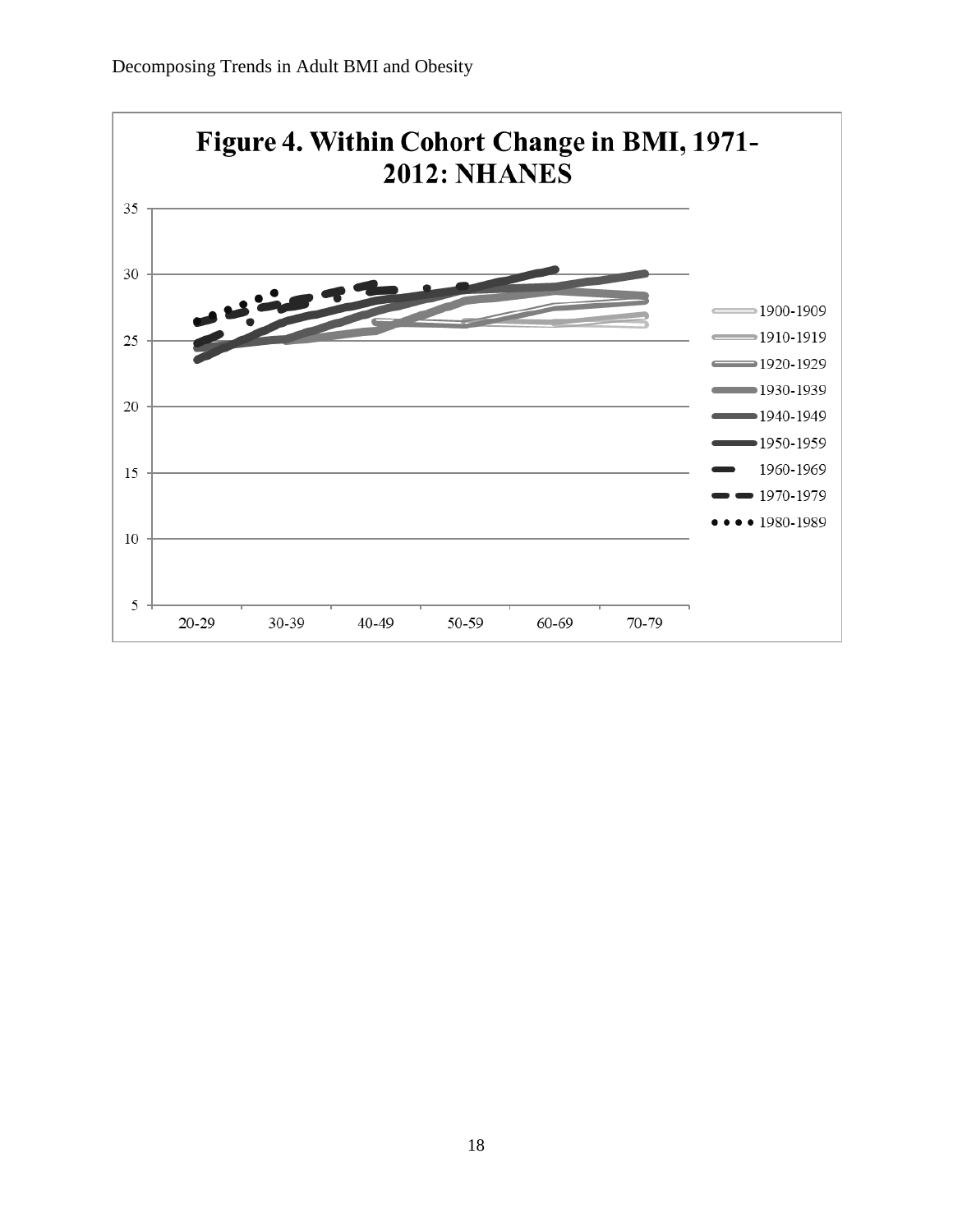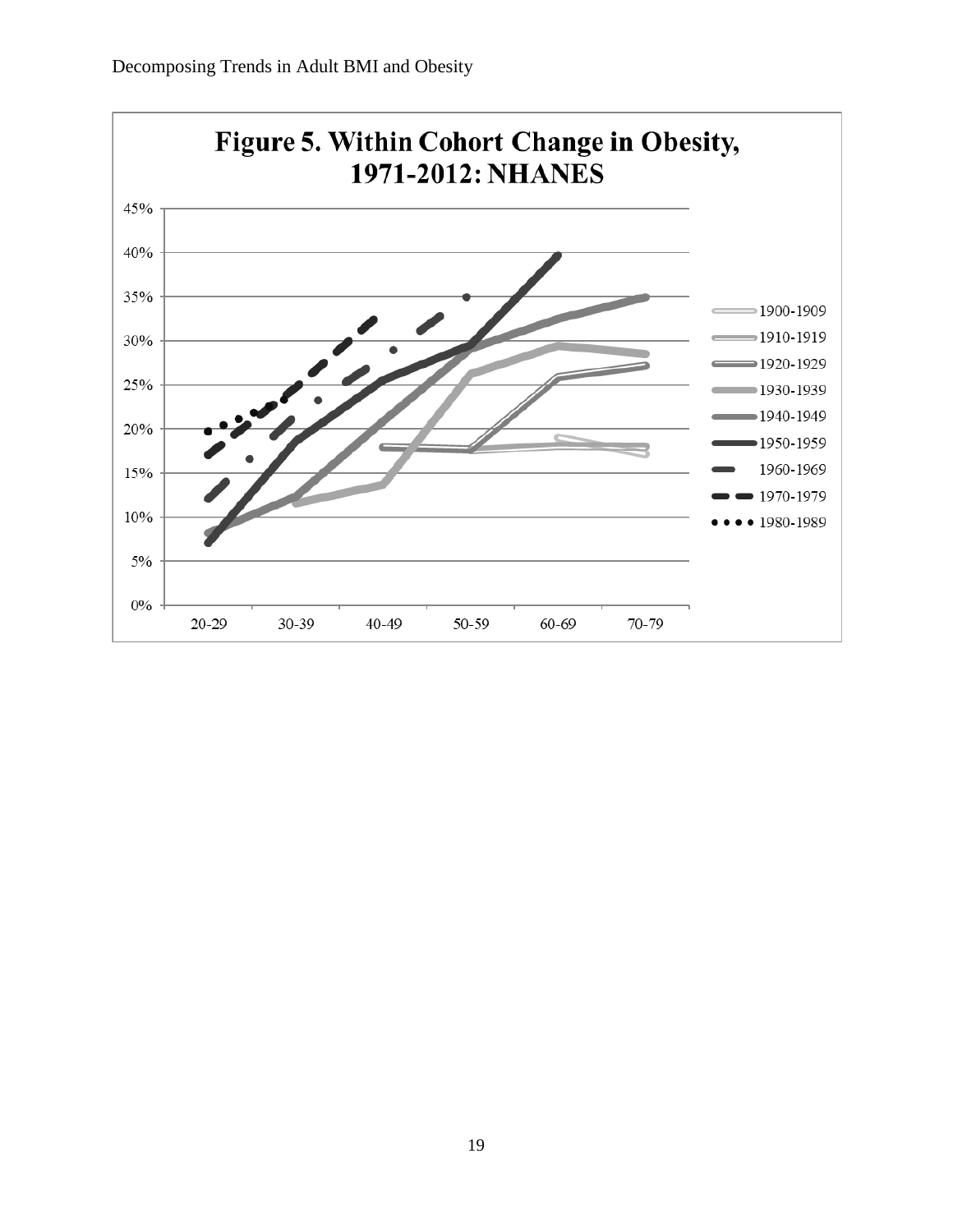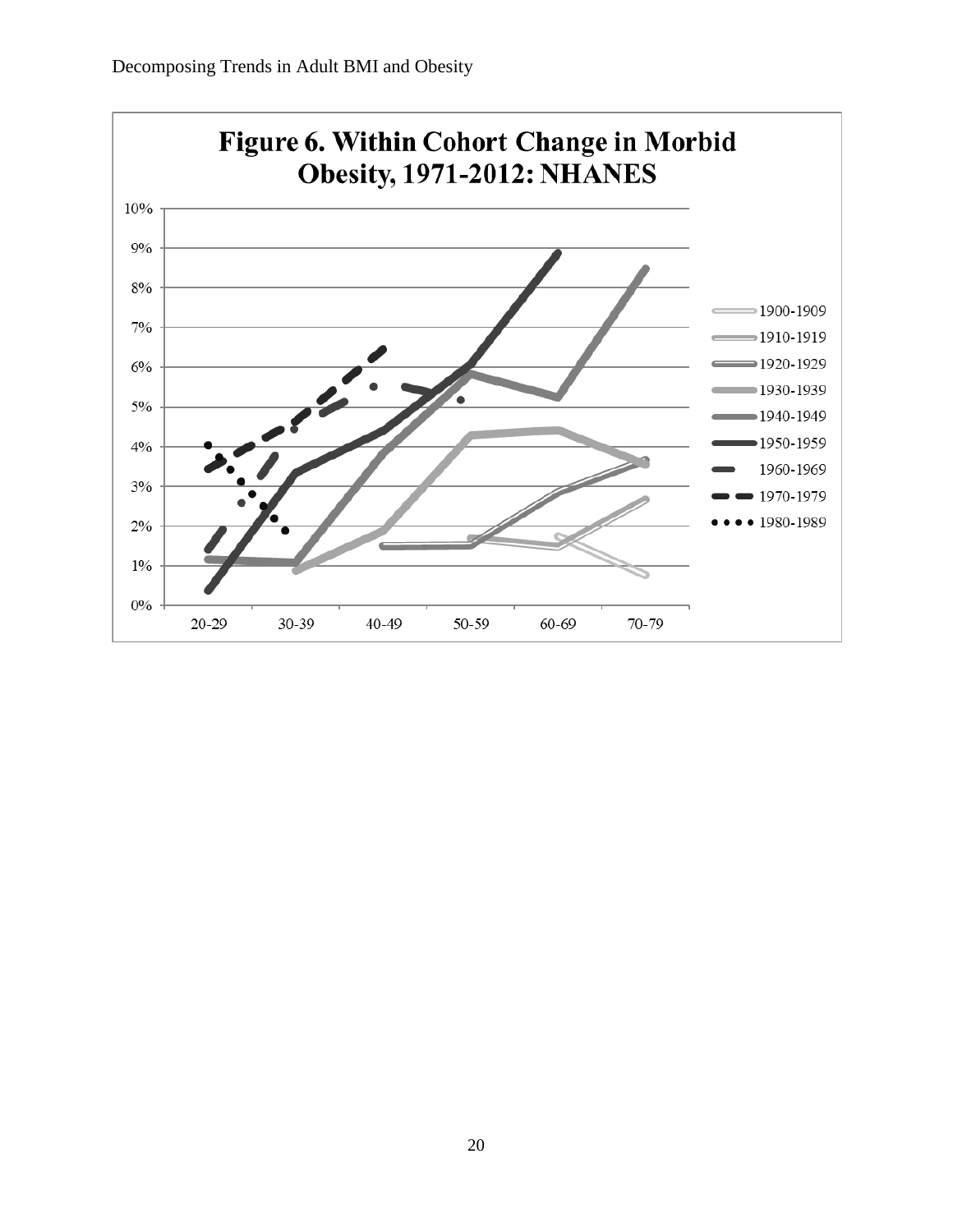